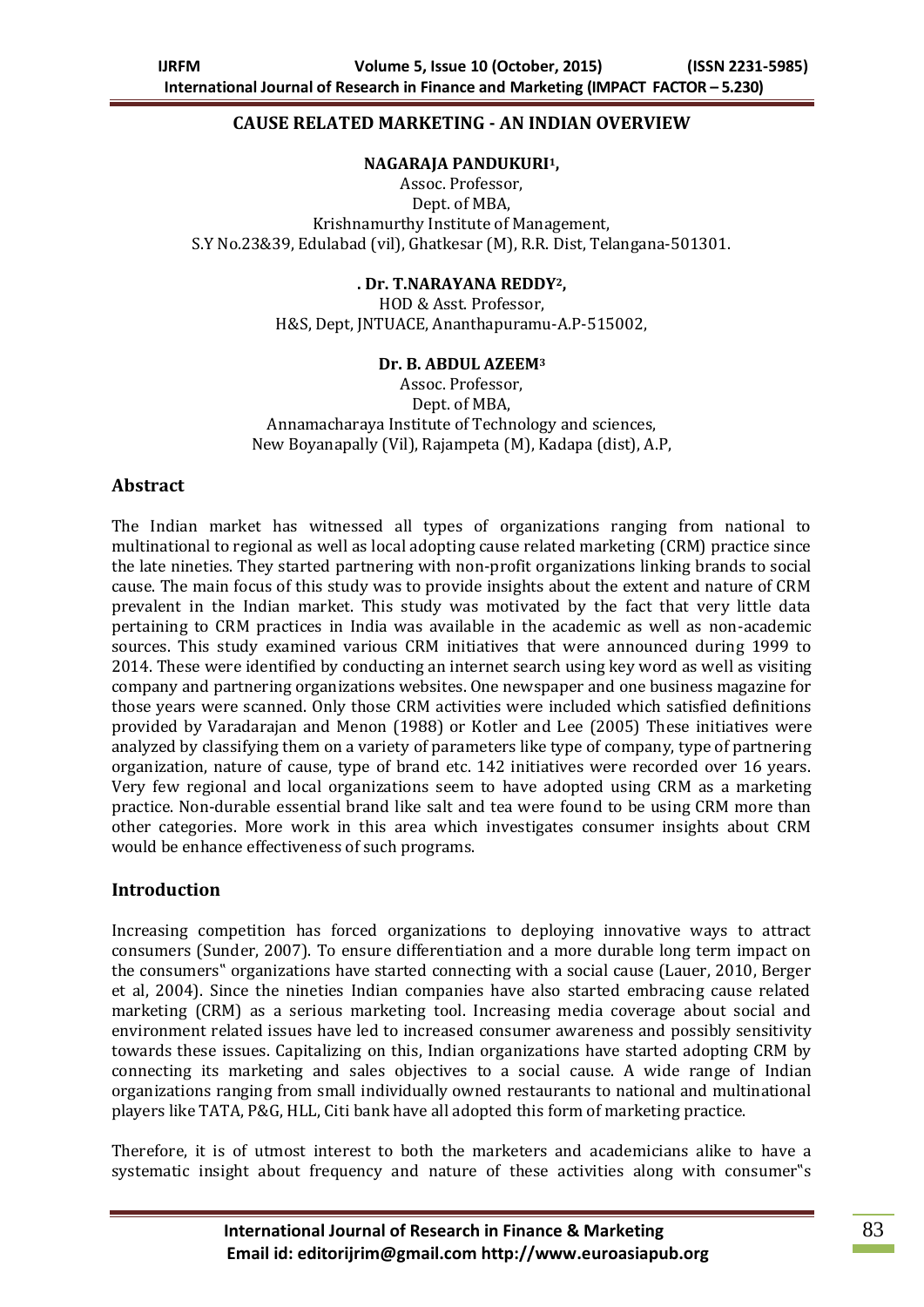reaction to these. Very little work is reported pertaining to Indian consumers and CRM activities in India. This research will help in adding to the sparse body of literature that exists by examining the kind of practices that prevail in India and providing some insights about the consumers awareness and preference for the cause. This research will further attempt to draw managerial implications and agenda for future research.

## **Review of Literature**

Literature has defined CRM in many ways but the most used definition describes CRM as "a process of formulating and implementing marketing activities that are characterized by an offer from the firm to contribute a specified amount to a designated cause when customers engage in revenue-providing exchanges that satisfy organizational and individual objectives" (Varadarajan and Menon1988). Kotler and Lee (2005) have defined it as "donating a percentage of revenues to a specific cause based on the revenue occurring during the announced period of support".

While Roy and Graeff, (2003) have called it "a strategy linking a firm"s products with charity causes that pull the target market". Gupta and Pirsch (a), (2006) have called it a "process of Formulating and implementing marketing activities that are characterized by an offer from the firm to contribute a specified amount to a designated cause when customers engage in revenueproviding exchanges to induce favorable responses from all company stakeholders which in turn satisfy organizational and individual objectives".

In order to conduct CRM program organizations in most cases partner with a non-profit organization/government body already working towards a social cause. Varadarajan and Menon (1988) have specified six broad objectives for CRM partnerships:

- a. Increasing sales
- b. Enhancing Corporate stature
- c. Thwarting negative publicity
- d. Customer pacification
- e. Facilitating market entry and
- f. Increasing the level of trade merchandising activities for the brands promoted

Organizations are finding it advantageous to link themselves with good causes via CRM activities as they have a dual advantage. First they can be easily customized and they are cost effective means for achieving corporate objectives (Till and Nowak, 2000). Research has indicated that deploying CRM leads to positive consumer perceptions about the organizations and could result in higher purchase intention for the brand (Webb and Mohr, 1998; Barone et al, 2000; Nan and Heo, 2007; Dean, 1999; Hoeffler and Keller, 2002 and Meenaghan and

O"Sullivan, 2001).Consumer response to CRM with respect to strengthening corporate credibility perceptions, brand loyalty, attitude towards the brand and the cause have been empirically tested by many researchers. (Yechiam et.al. 2003; Brink et al., 2006; Lafferty and Goldsmith, 2005; Gupta and Pirsch (b), 2006). Other advantages of associating with social cause are that not only does it render a long term impact on the consumer but also creates an emotional bonding. Such associations tend to influence consumer perceptions with respect to the organization and in turn affect consumer evaluation of products or services offered by the organization (Brown and Dacin, 1997). The cluster of corporation, cause and customer must have a fit between these themselves to achieve CRM objective (Gupta and Pirsch (b), 2006). Partnering with good causes signals company values which could result in customer loyalty and enhancing reputation if they match consumer"s self-image (Adkins, 2005, Schiffman at el, 2007). Further, associating with social charitable activities has a tax benefit in many countries. It can be a win-win situation for both corporates and charitable organizations if used judiciously. (Stole,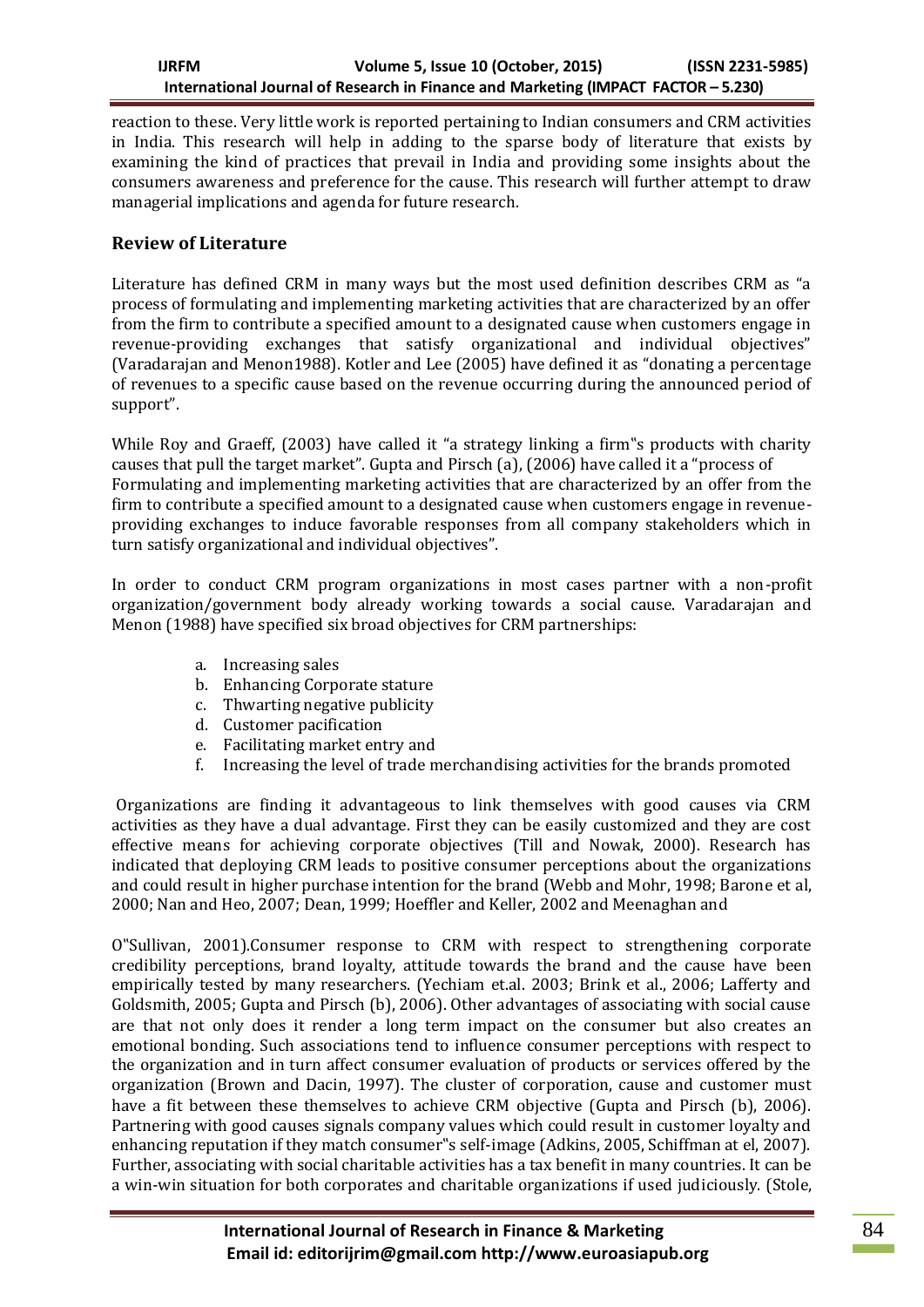2006).

Few academic studies were found to be investigating Indian CRM practices and consumer response towards them. Sundar (2007) has provided examples to explain how to classify CRM activities into tactical versus strategic using Indian examples. Ferlea et al (2011) have compared attitude of Indian and North American consumers towards CRM. Consumer awareness about CRM has been studied in the context of developed economies as a whole by Webb and Mohr (1998) but no such information was available in case of India in the public domain.

Very little information is available about the extent and nature of CRM activities which are happening in the Indian market. This study is an attempt to systematically record and classify CRM initiatives over 14 years.

# **Objectives and Research Questions**

Though media reports growing number of CRM activities in India no systematic record of the frequency and nature of these activities is found in the public domain. Very little is known about consumer awareness with respect to these activities and their preferences regarding them. This study is a part of an ongoing research. The main objectives addressed here are:

- (i) To probe the extent of cause related marketing practices followed by Indian organizations from 1999-2012
- (ii) To examine the nature of CRM initiatives in India
- (iii) To draw managerial implications for future

The key research questions which were framed from the above objectives were:

- (i) How many CRM initiatives were announced in the last decade in India?
- (ii) What was the social cause involved?
- (iii) What kinds of organizations were doing these activities?
- (iv) What was the nature of patterning organizations?
- (v) What was the average duration of these activities?
- (vi) What was the nature product/brand involved?
- (vii) What was reach of the activity?
- (viii) What was the amount linked/committed to thebe donated?

# **Research Methodology**

In order to answer the first objective a content analysis of the CRM activities carried out by companies in the last 14 years was done. Content analysis was considered to be an appropriate method as it helps in recording data in an objective, systematic and quantitative form Berelson (1952). A random search using Google for details, reports, advertisements etc. about these initiatives were recorded using a variety of key words like ...Cause related marketing India". "Cause marketing", "CRM initiatives India", names and slogans of currently ongoing CRM activities like "Shiksha",. Based on the findings company and partnering organizations websites were visited for further details about the CRM. Using newspaper and magazine reports along with information available on the company website and internet details about the CRM initiatives were identified and documented. Articles which had appeared in one newspaper "The Economic Times" and one Indian magazine "Business Today" were scanned.

Details about the CRM like, Name of the organization and the brands involved, type of organization, partnering institute/NGO if any, year and duration of the activity, nature of cause,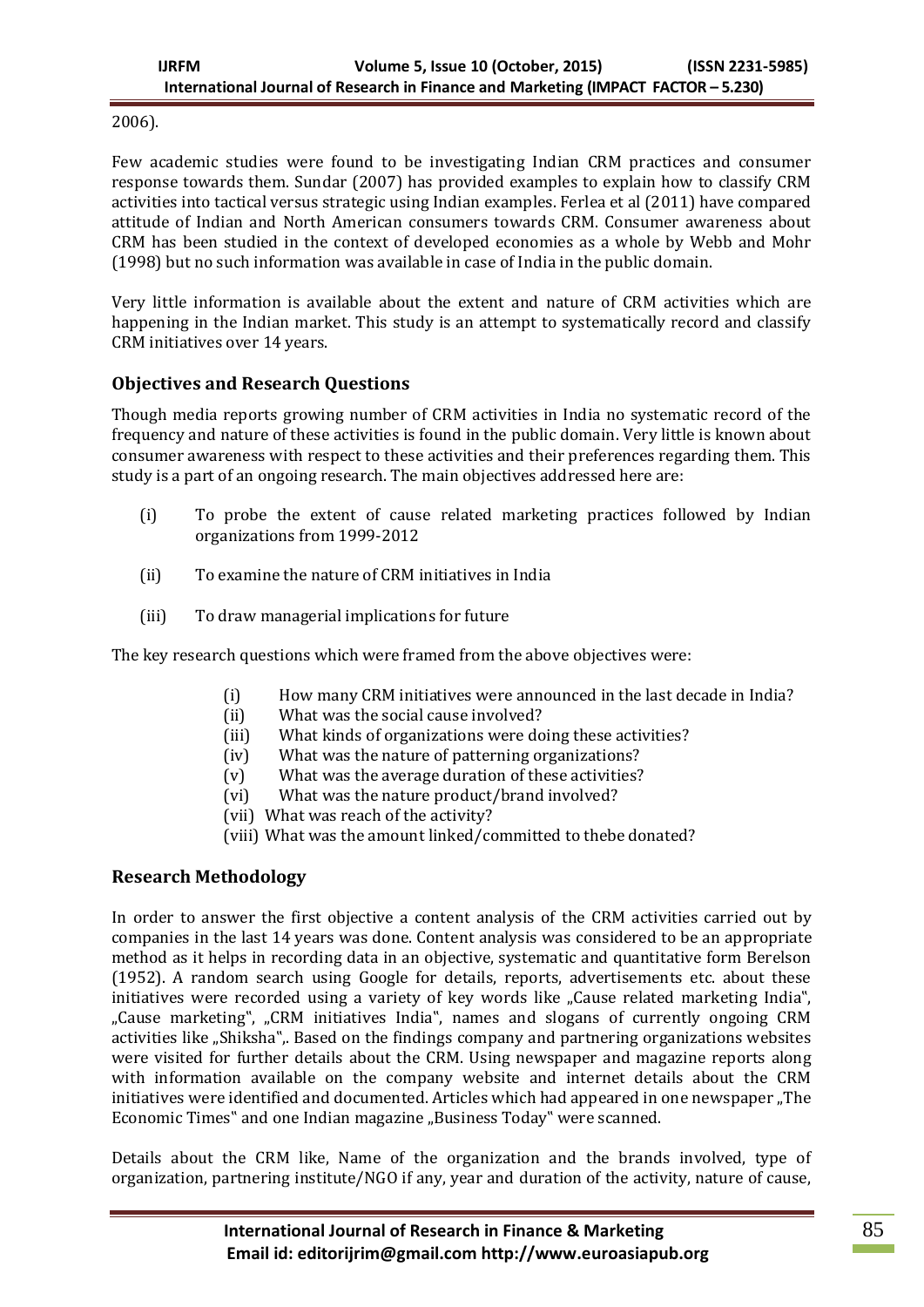name of brand, pack size, reach of the initiatives, amount linked/committed. Only those initiatives which satisfied the elements of the definition provided by Varadarajan and Menon (1988) were noted and included in the content analysis. They were further classified based on nature of organization, activity and its duration. Based on this, inference regarding extent and nature of CRM practices in India were drawn.

# **Findings and Analysis**

### **Extent and nature of CRM**

Though a large number of social initiatives were found during the study only 142 of these could satisfy the conditions stated in the definition by Varadarajan and Menon (1988). Large numbers were falling under the broader head of Corporate Social Responsibility (CSR) where the consumer was not directly involved. CRM initiatives started increasing in the early 2000 and reach a peak in the years 2005(20) and 2006(20), after which the Indian market has again seen a decline in these activities. There was significant ( $\chi$ 2 = 42.000,  $\alpha$  < 0.05) difference in the number of initiatives over the years.

National organisations (66) were found to using CRM the most closely followed by the multinationals (58) as seen from Table 1. There was significant difference in the type of organizations which were observed adopting CRM (Table 2). This form of activity has still not picked up momentum with regional and local companies as seen from Table 1. Majority of the organizations decided to partner with private NGO"s for CRM activities (Table 1). 10 initiatives by organizations were found to have repeated the CRM activity over the years. Child Rights and You (CRY) was found to have partnered maximum (66) number of such initiatives with both large and small organizations. Not taking into account initiatives that were more long term in nature (>12 months) the average CRM was found to have a duration of 3months. This period in some cases were repeated over the years like TATA "Desh Ko Arpan" activity.

Majority (129) of the activities were associated with just one cause while a few (13) were linked to multiple causes. Children education was a cause which most organizations were promoting (50.7%). Non-durable essential (eg. Salt, Tea, notebooks etc.) Products / brands were promoted more often through CRM in comparison to all other type of categories (Table1). There was a significant difference in the nature of product/brands which the organizations were promoting using CRM (Table 2). The average number of brands that were associated with one initiative was m=2.46 with maximum being 18 brands. There were 3 instances where a large number (> 5) of brands from a single organizations were all associated to the same CRM activity. Majority of the initiatives were linked to such products/brands whose market segment was upper middle and above (Table 1).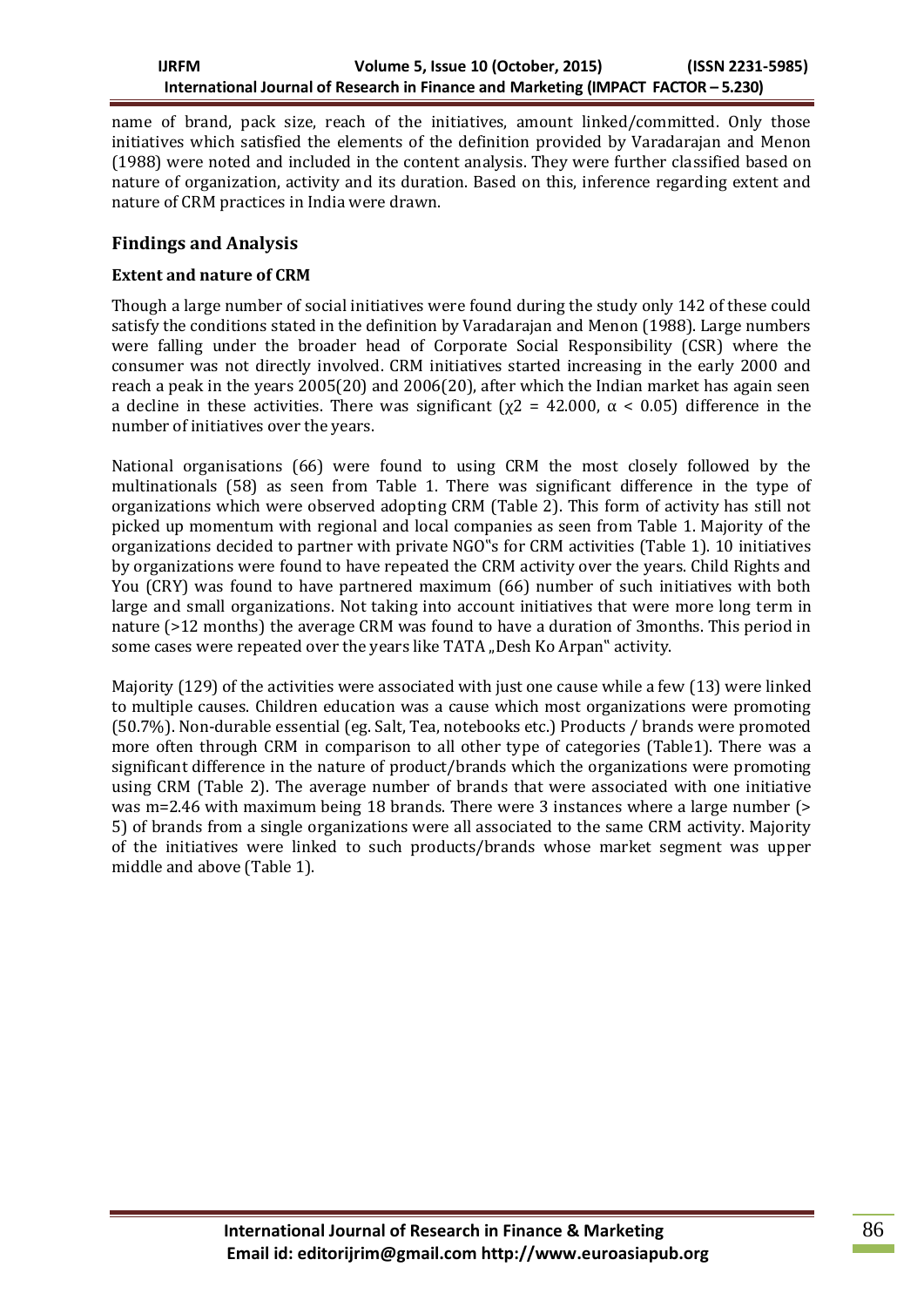| <b>Table 1 Cause Related Marketing Practices</b> |                |            |  |  |
|--------------------------------------------------|----------------|------------|--|--|
|                                                  | Frequency      | Percentage |  |  |
| <b>Type of organization</b>                      |                |            |  |  |
| Multinational                                    | 58             | 40.8       |  |  |
| National                                         | 66             | 46.5       |  |  |
| Regional                                         | 9              | 6.3        |  |  |
| Local                                            | 9              | 6.3        |  |  |
| <b>Type of Partner</b>                           |                |            |  |  |
| Govt                                             | 6              | 4.2        |  |  |
| non govt                                         | 106            | 74.6       |  |  |
| govt and non-govt                                | 8              | 5.6        |  |  |
| none specified                                   | 10             | 7          |  |  |
|                                                  |                |            |  |  |
| <b>Type of Product Category</b>                  |                |            |  |  |
| Non-durable essential                            | 53             | 37.3       |  |  |
| Non-durable lifestyle                            | 37             | 26.1       |  |  |
| Durable                                          | 12             | 8.5        |  |  |
| Service                                          | 32             | 22.5       |  |  |
|                                                  |                |            |  |  |
| <b>Type of Cause</b>                             |                |            |  |  |
| Education (children, women, youth)               | 73             | 51.4       |  |  |
| Health                                           | 9              | 6.3        |  |  |
| Enviromnet                                       | 21             | 14.8       |  |  |
| Underprevilaged                                  | 11             | 7.7        |  |  |
| Old age                                          | $\overline{2}$ | 1.4        |  |  |
| Multiple                                         | 22             | 15.5       |  |  |
|                                                  |                |            |  |  |
| <b>Segment Addressed</b>                         |                |            |  |  |
| All                                              | 25             | 17.6       |  |  |
| upper middle and above                           | 106            | 74.6       |  |  |
| higher and above                                 | 11             | 7.7        |  |  |
|                                                  |                |            |  |  |
| Reach                                            |                |            |  |  |
| National                                         | 119            | 83.8       |  |  |
| Regional                                         | 6              | 4.2        |  |  |
| Metros                                           | 6              | 4.2        |  |  |
| Local                                            | $\, 8$         | 5.6        |  |  |

| Table 2 Chi-Square Results |
|----------------------------|
|----------------------------|

 $\sim 10$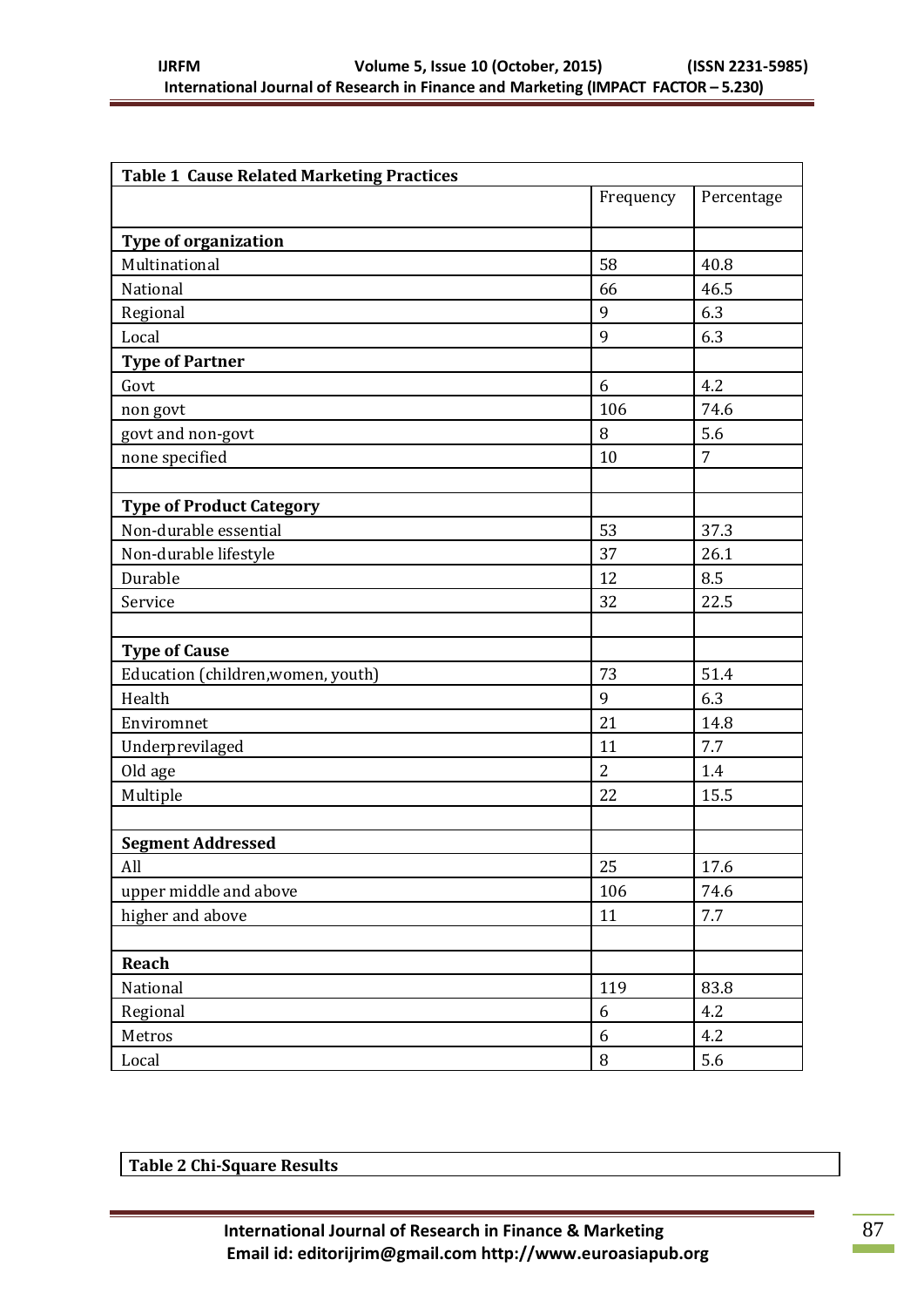| Frequency                                     | Chi-square | df | Sig.  |
|-----------------------------------------------|------------|----|-------|
| Type of Organizations initiating CRM observed | 80.028     | 3  | 0.000 |
| Multinational                                 | 58         |    |       |
| National                                      | 66         |    |       |
| Regional                                      | 9          |    |       |
| Local                                         | 9          |    |       |
|                                               |            |    |       |
| Type of Partner                               | 221.877    | 3  | 0.000 |
| Govt                                          | 6          |    |       |
| non govt                                      | 106        |    |       |
| govt and non-govt                             | 8          |    |       |
| none specified                                | 10         |    |       |
|                                               |            |    |       |
| <b>Type of Product Category</b>               | 25.582     | 3  | 0.000 |
| non durable essential                         | 53         |    |       |
| non durable lifestyle                         | 37         |    |       |
| Durable                                       | 12         |    |       |
| Service                                       | 32         |    |       |
|                                               |            |    |       |
| $\alpha$ = 0.05                               |            |    |       |

13 initiatives were found to explicitly mention that the contribution was only when a large pack of the brands was purchased, while all the others did not specify any details. 74.64% of brands where CRM was linked catered to upper middle and above market segment. The CRM were broadly classified into two types one where the organization said that "on purchase of every unit a fixed amount will be donated to the cause", and others where they said that "a fixed percentage from the revenues of that brand sales" would be donated to the cause. The proportion of both these was found to be equal. In majority of the cases (84.28%) the percentage to be contributed was not specified anywhere. 120 initiatives on completion announced the amount that they had contributed for the cause while 11 initiatives had a pre committed the donation amount.

### **Managerial implications**

The initiative should be unique so that it differentiates you from the competitor. It was very difficult to find details about CRM activities, especially with respect to the results. In order to achieve the objective of the CRM it is necessary to communicate the details of the activity and their ultimate outcome. Also the nature of design that was found very often made it appear like a short term sales promotion. Hence, CRM activities need to be better designed so as to appear like a strategic activity. Most initiatives were dealing with national issues with a regional focus at times. As familiarity of cause has shown to have better effect on consumer attitude (Lafferty et al, 2004) focusing on the locals cause might result in better response.

# **Conclusions**

The current study provides an enhanced understanding of CRM activities undertaken by Indian companies. In India organizations have been addressing social cause but very few have linked them as a part of their marketing activity where the consumer and the organization both contribute. Most initiatives that were examined seem to lack a strategic focus which is in confirms observations made by Sunder (2007). Consumers need to feel confident that the organization is serious about a cause and that will happen only and only if they the organization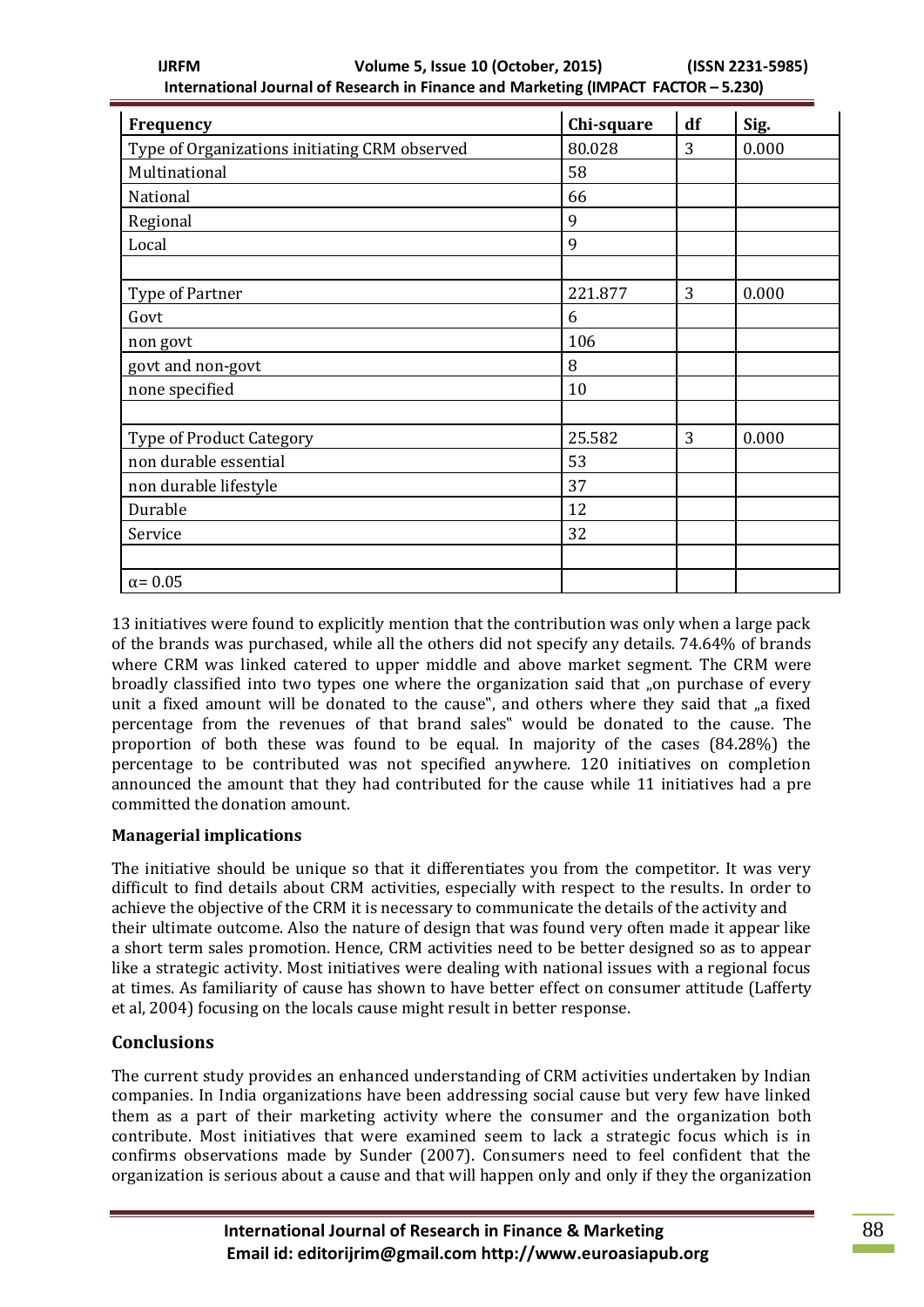is involved with the cause for long term. Though this study gives us an idea about the extent of CRM being carried out in India, it is not exhaustive. As this study had to rely on secondary data it can only be treated as a first step to understanding CRM practices in India. Future studies need to approach the organizations to get practitioners insights about CRM objectives and effectiveness. Consumer insights with respect to CRM need to examined in future studies. Research on consumer preferences and perceptions about the brands linked to CRM would provide valuable insights to mangers involved in these activities.

# **References**

- Adkins S. (2005), *Cause Related Marketing: Who Cares Wins*, Oxford: Butterworth-Heinemann.
- Barone, M., Miyazaki, A., and Taylor, K. (2000), "The influence of cause-related marketing on consumer choice: Does one good turn deserve another?" *Journal of the Academy of Marketing Science*, Vol. 28 No. 2, pp. 248-262.
- Berelson B. (1952), *Content Analysis in Communication Research*, New York, NY.
- Berger, Ida E., Cunningham, Peggy H. and Drumwright, Minette E. (2004), "Social Alliances: Company/Nonprofit Collaboration," *California Management Review*, Vol. 47 No. 1, pp. 58-91.
- Brink, D. V. D., Odekerken-Schroder, G., and Pauwels, P. (2006), "The effect of strategic and tactical cause-related marketing on consumers' brand loyalty", *Journal of Consumer Marketing*, Vol. 23 No.1, pp. 15-25.
- Brown, T. J., and Dacin, P. A. (1997), "The company and the product: corporate associations and consumer product responses", *Journal of Marketing*, Vol. 61 No. 1, pp. 68-84.
- Dean, D.H. (1999), "Brand endorsement, popularity, and event sponsorship as advertising cues affecting consumer pre-purchase attitudes", *Journal of Advertising*, Vol. 8 No. 3, pp. 1-12.
- Ferlea C, Kuberb G., Edwardsa S. M. (2013), "Factors impacting responses to causerelated marketing in India and the United States: Novelty, Altruistic motives, and Company origin",
- *Journal of Business Research*, Vol. 66 No. 3, pp. 364-373.
- Gupta, S., and Pirsch, J. (2006) (a), "A Taxonomy of Cause-Related Marketing Research: Current Findings and Future Research Directions", *Journal of Nonprofit and Public Sector Marketing*, Vol. 15 No. 1-2, pp. 25-43.
- Gupta, S and Pirsch, J. (2006) (b), "The company-cause customer fit decision in causerelated marketing, *Journal of Consumer Marketing*, Vol. 23 No. 6, pp. 314-326.
- Hoeffler, S. and Keller, K. (2002), "Building brand equity through corporate societal marketing",
- Journal of Public Policy & Marketing, Vol. 21 No. 1, pp. 78-89.
- Kotler P. and Lee N. (2005) as cited by Kotler, P., Keller, K. L., Koshy, A. and Jha, M. (2009), *Marketing Management*, Pearson Education, New Delhi.